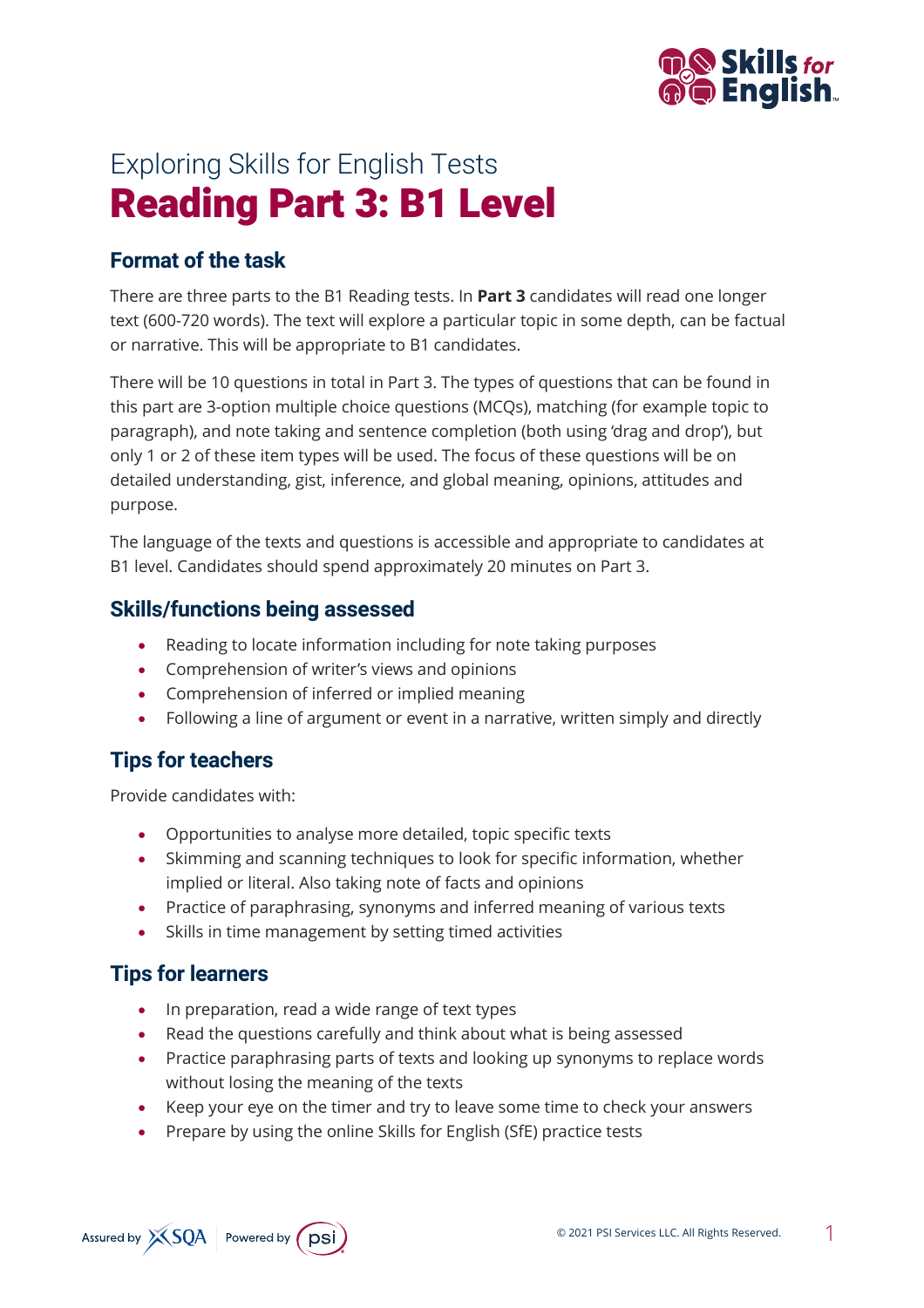

# **Sample B1 Reading Part 3 Task**

 $Q2 -$ 

This is a short example extract from the type of text and questions a candidate may encounter in Part 3.

×

|                  | Do not read every word of the text, try to understand<br>the gist/global meaning of the text.<br><b>A Short History of Blood Donation</b><br>Have you ever given blood? Giving blood saves and improves thousands of lives every<br>year. Around 825,000 people give blood each year because they want to make a<br>difference. People who give their blood are called 'donors'. In many countries such as<br>the UK, people donate their blood for free. This compares with nations such as the<br>US, Germany, Austria, and certain areas of Canada, where people receive money for<br>giving blood.                                                                                    |  |                       |
|------------------|-------------------------------------------------------------------------------------------------------------------------------------------------------------------------------------------------------------------------------------------------------------------------------------------------------------------------------------------------------------------------------------------------------------------------------------------------------------------------------------------------------------------------------------------------------------------------------------------------------------------------------------------------------------------------------------------|--|-----------------------|
|                  |                                                                                                                                                                                                                                                                                                                                                                                                                                                                                                                                                                                                                                                                                           |  |                       |
| $Q2 -$<br>Harvey | It all began in 1616 when an English doctor, Dr William Harvey, suggested the idea<br>that blood is pumped around the brain and the body by the heart. By 1818, theory<br>become practice when Dr James Blundell published the results of taking blood from                                                                                                                                                                                                                                                                                                                                                                                                                               |  | $Q4 -$                |
|                  | healthy people and giving it to sick patients. This process was called 'blood<br>transfusion' and during his life he made instruments for the transfusion of blood,<br>many of which are still in use today.                                                                                                                                                                                                                                                                                                                                                                                                                                                                              |  | Blundell              |
|                  | While it was once thought all blood was the same, we now know there are different<br>types of blood, called blood groups. Transfusions between blood groups can cause<br>death and so knowing the blood type of donors and people it is given to is essential.                                                                                                                                                                                                                                                                                                                                                                                                                            |  |                       |
|                  | This was first recognised in 1901 by Dr Karl Landsteiner, who earned a Nobel Peace<br>prize after discovering ABO blood groups.                                                                                                                                                                                                                                                                                                                                                                                                                                                                                                                                                           |  | $Q1 -$<br>Landsteiner |
|                  | By 1946 the UK opened blood banks and set up the National Blood Transfusion<br>Service made up of local blood centres. Around this time, around 200,000 units of<br>blood were collected. Today, this has increased to 1.6 million units, all provided<br>thanks to the help and kindness of over 900,000 donors. So, why are people so<br>generous? In 1970 Richard Titmuss wrote the book The Gift Relationship which looked<br>at the differences between the U.S. and UK blood supply system. Titmuss's main idea<br>was based on research from the former Soviet Union which showed that 72% of<br>donors reported they would continue donating even if payments were not made. This |  |                       |
|                  | proved that people gave blood because they want to help others rather than make<br>money for themselves. Therefore, he argued that blood donation should always be<br>treated as a 'gift'. By 1997, the World Health Organization (WHO) recommended that<br>all blood donations should come from unpaid volunteers.                                                                                                                                                                                                                                                                                                                                                                       |  | $Q3 -$<br>Titmuss     |

Try to read a variety of topics to improve your knowledge of vocabulary.